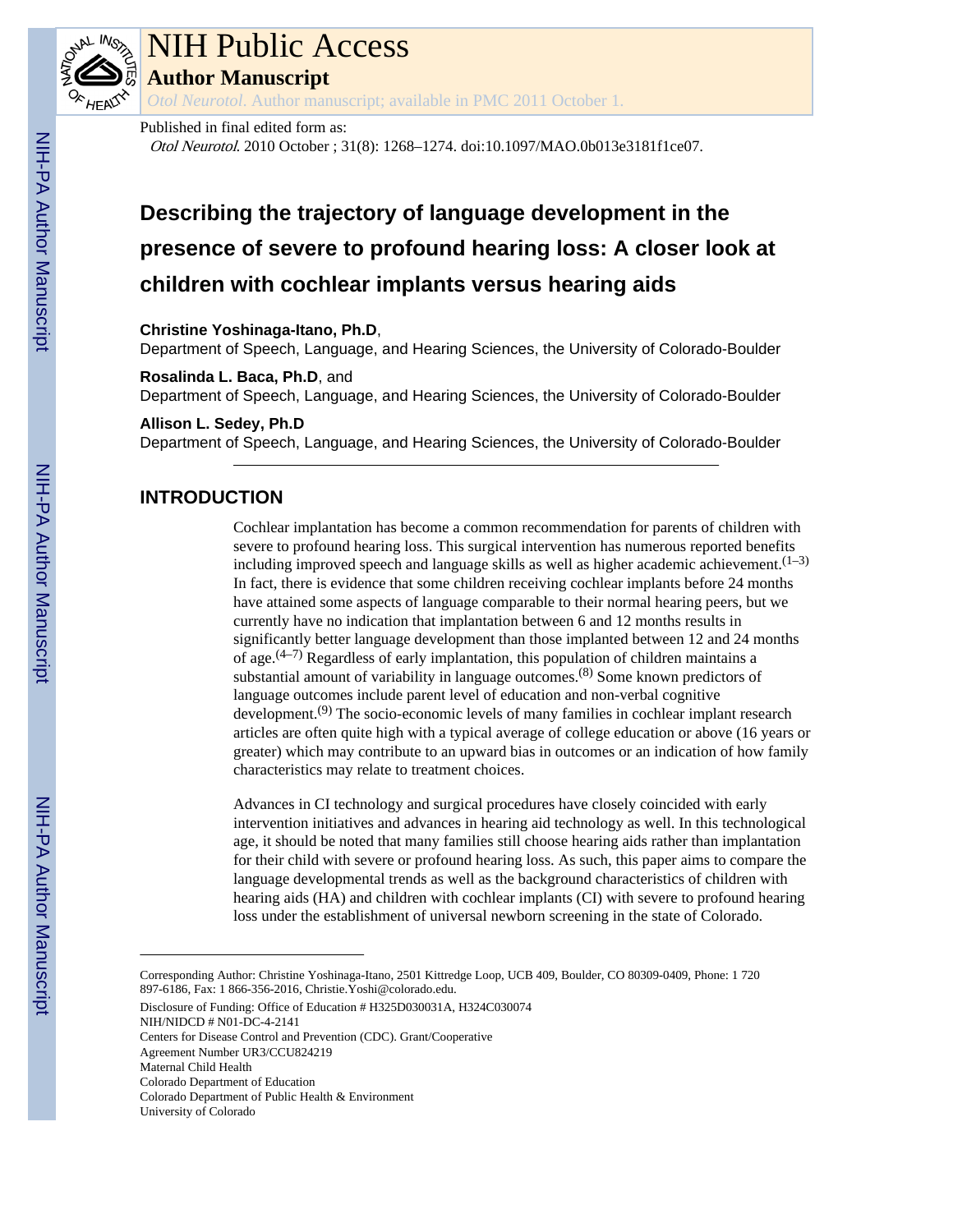#### **Colorado Population of Children with Hearing Loss**

Because universal newborn hearing screening was established early in the state of Colorado (beginning in 1992), by 1997 a vast proportion of the population were being screened for hearing. The age of identification of hearing loss dropped to within the first few months of life. Consistent with these changes in age of identification, a majority of Colorado infants and toddlers began receiving cochlear implants between 12 and 18 months of age as early as the year 2000. Thus, implantation after 2 years of age became a rare occurrence unless the child had an acquired hearing loss or a child who had not been screened for hearing in the newborn period.

One aspect of our study population that is unusual compared to other states is that Colorado represents a state-wide population with children who have been implanted in various programs. At the time of data collection for the current study, there were seven cochlear implant programs in the state, three of the seven programs implanted the majority of the children in the Denver metropolitan area but some of the children were implanted in other areas of the state. The parents of these children chose to enroll their children in the Colorado Home Intervention Program, a public program that provides early intervention services to over 90% of the children identified with hearing loss from birth through three years of age. In addition, almost all children who received cochlear implants also received services through a clinic-based program after implantation and were seen by speech/language pathologists who were certified auditory verbal specialists or auditory-oral specialists with extensive experience.

It is not uncommon for Colorado families to participate in sign language instruction. Over 80 percent of the families in our data source engage in sign language instruction from an individual who was deaf or hard of hearing and native or fluent in American Sign Language. This instruction is generally once a week in addition to their regular early intervention home visits. As a result, prior to the cochlear implantation, many of these children have language skills within the normal range, but frequently their receptive and expressive language is through sign language.

After the implantation, families often receive one home visit, one clinic-based therapy session, and one sign language instruction home visit. Because of the young age of the children, few participate in group sessions before 2.5 years of age. Beginning at 3 years, the home intervention services are discontinued and the child is transitioned to the local educational unit. The vast majority of these children enroll in center-based preschools for children who are deaf or hard of hearing. Some of these programs have hearing peers, but not all of them, and typically, these programs implement a half-day curriculum.

The population from which our sample was drawn is predominately represented with children who were identified with hearing loss as a result of universal newborn hearing screening. The intervention received by the families and children has been relatively consistent and began with services from the Colorado Home Intervention Program. There were no children in our cohort who were implanted before 12 months of age, but nearly all were implanted by 36 months.

#### **Research Questions**

The objective of this investigation was to describe the language growth trajectories in children with severe or profound hearing loss with cochlear implants versus those children with the same degree of hearing loss using hearing aids. We specifically addressed the following research questions: (1) Are there systematic differences in the language growth of children with severe to profound hearing loss who received a cochlear implant versus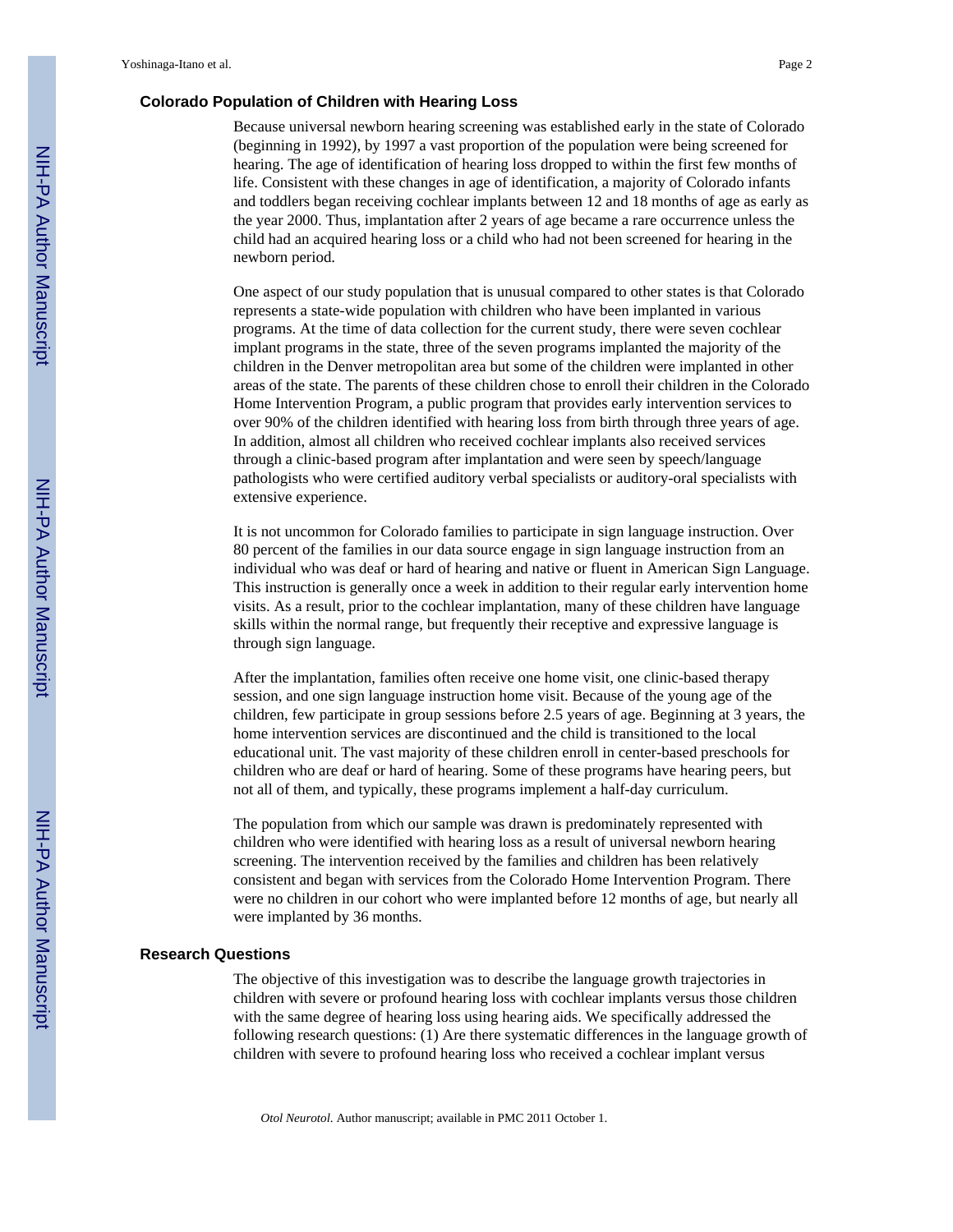children who used hearing aids, and (2) Do these two groups of children differ in terms of their background characteristics?

# **MATERIALS AND METHODS**

#### **Participants**

The study sample included all children with permanent bilateral childhood hearing impairment of at least 56 dB HL who participated in a longitudinal developmental outcome study through the University of Colorado at Boulder. Repeated measures (see outcome measures below) of expressive and receptive language were summarized for each child from 4 to 7 years of age. Developmental data from the infant toddler period was also available for a subset of children in this cohort. For this subsample, we were able to describe elements of language growth from infancy to seven years of age.

The longitudinal data source from which our sample was drawn represents 65 to 70% of all children born between 1997 to 2004 with normal cognitive abilities in the state of Colorado with bilateral hearing loss. The database was established by recruiting children who met the following inclusion criteria: (a) one or more early intervention assessments on file, (b) normal hearing parents, (c) English had to be the primary home language, (d) hearing loss had to be a bilateral sensory impairment rather than a unilateral or auditory neuropathy classification, (e) no other significant disabilities, and (f) they had to be residents of the state of Colorado. Approximately 90% of families contacted participated in this follow-up project, and a longitudinal database for preschool children with hearing loss was successfully created and maintained.

#### **Language Outcome Measures**

The language outcome measures in this investigation included the Test of Auditory Comprehension of Language –  $3<sup>rd</sup>$  Edition (TACL-3), Expressive One Word Picture Vocabulary Test-3rd Edition (EOWPVT-3), and the Expressive Language subscale of the Minnesota Child Development Inventory (MCDI-EL).<sup>(10–12)</sup> These instruments were chosen because they maintain a high level of reliability and validity over time, they have been extensively standardized on typically developing children with normal hearing, and because all of these measures have been successfully applied hard of hearing children and sign language users.  $(2,13,14,22,23)$  The age equivalent score was the metric we used for all analyses and to plot individual developmental trajectories. The use of a norm-based metric is advantageous because it allows the comparison of results for children with hearing loss with their normal hearing peers. It is also fundamentally straightforward to understand and interpret.

#### **Additional Variables**

In addition to the language outcome measures described in the previous section, this investigation also summarized and compared several background characteristics for both groups. We were particularly interested in individual characteristics that have previously been associated with language outcomes in deaf and hard of hearing children such as their age of identification and intervention, degree of hearing loss, and non-verbal cognitive ability. The child's year of birth was included in order to identify any temporal relationships with the introduction to universal newborn hearing screening, and we also included family characteristics such as ethnicity and maternal level of education.

#### **Statistical Analysis**

We used a two level descriptive analysis of the longitudinal data to evaluate and compare background characteristic as well as the language outcomes of the two groups of children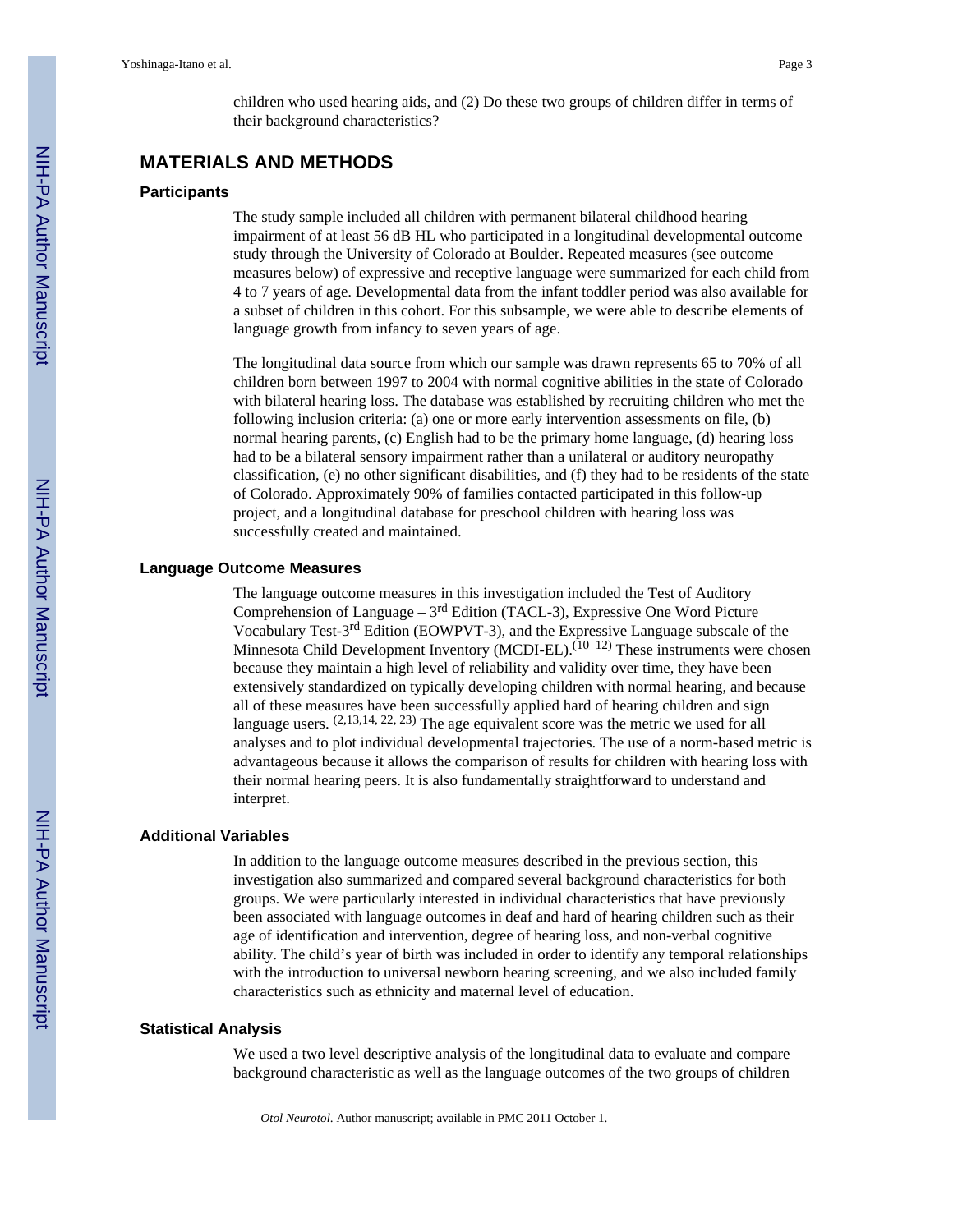with severe to profound hearing loss. The analytical approach was threefold. First, we compared the distribution of background characteristics across the CI and HA groups. Next, we fit individual linear growth curves for both preschool measures using ordinary least squares regression. Obtaining individual parameter estimates allowed us to compare intercept (language status) and slope (rate of growth) values for both groups. Finally, we identified everyone in our sample with data in the infant toddler period. For this subgroup, we were able to establish performance categories which were defined by comparing the child's language status at 36 months on the MCDI with their outcomes on the two preschool measures. These performance categories where used to further evaluate similarities and differences between the CI and HA groups. Table 1 outlines the details of the analysis we used to address our research questions.

# **RESULTS**

This data set was time structured with four assessment occasions that took place within two months of the child's birthday. Data collection schedules occurred between the ages of 45 to 87 months. However, not all children were represented at all time points. The presence of incomplete data was primarily a result of children who have not graduated from the study period at the time the analysis was conducted or who started the study when they were five years of age or older.

#### **Sample Characteristics**

We identified 87 children with severe, profound, or progressive hearing loss in our preschool database. Thirty-eight were hearing aid users and 49 were cochlear implant recipients. The age of activation for the CI recipients ranged from 12 to 75 months with 69.4% of the sample receiving the implant in the first three years of life. The median age of activation was 30.5 months.

The CI and HA groups were balanced in terms of age of intervention, year of birth, ethnicity, and non-verbal cognitive ability. However, we identified differences between groups in their age of identification and maternal level of education. Specifically, there was a higher percentage of children in the HA group who were identified with hearing loss before 6 months of age (68.4% versus 55.1%), and in terms of maternal level of education, there was a higher percentage of children in the CI group with education levels beyond 16 years. Table 2 provides the frequency distribution for both groups across each background characteristic.

#### **Individual Language Trajectories**

There was a large amount of variability observed for both preschool language measures at each age level. In other words, children scored above and below age expectations at each measurement occasion. All subjects demonstrated an increase in their developmental age scores over time. As a group, children with hearing aids deviated more from the age equivalent trajectory on the TACL-3 and EOWPVT-3 than children with cochlear implants. Figure 1 and 2 are the empirical scatterplots of developmental age as a function of chronological age for both language measures. These figures have a fitted group trajectory in dark grey and an age equivalent reference line in black.

Intercept and slope estimates were also calculated for every child with three or more measurement occasions which included 24 and 34 children in the HA and CI groups, respectively. On average both groups demonstrated a rate of language growth that exceeded the age equivalent value of 1 for both instruments. The model estimates also showed that CI group had language scores that were 6 months higher than the HA group on the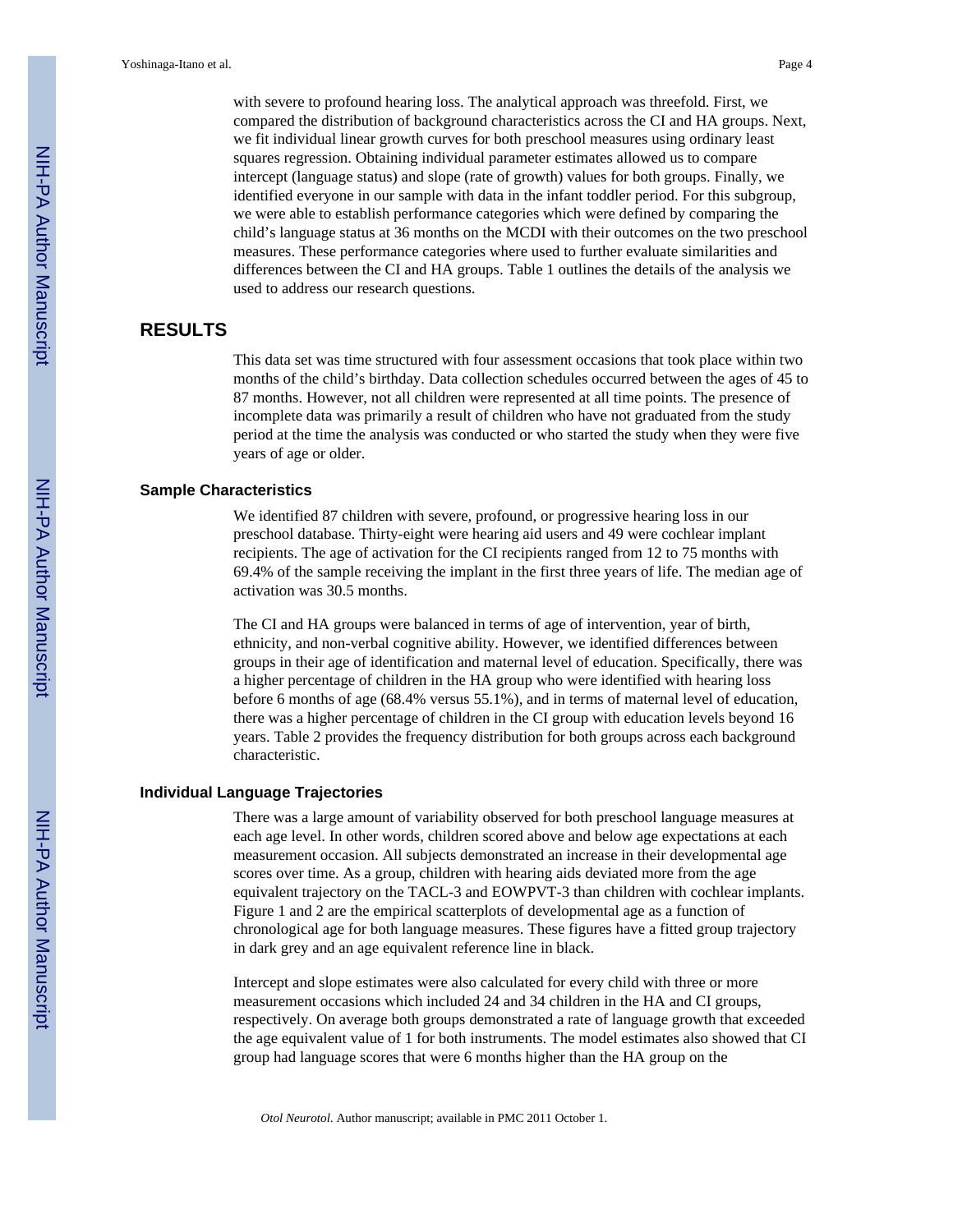## **Language Performance Categories**

There were 56 children identified in our sample who also had longitudinal expressive language data in the infant/toddler period. Twenty-three were in the HA group and 33 were in the CI group and their language age at 36 months was 26 and 29 months, respectively. This information was used in conjunction with the preschool data to describe children according to the following performance categories: Gap Closers, Age Equivalent, Gap Openers and Delayed. For category specifications see Table 1. We found that there were more Gap Closers and fewer Gap Openers in the CI group compared to the HA group in terms of both the TACL-3 and EOWPVT-3. Figure 3 and 4 provide a breakdown of the sample for these specific performance categories for the TACL-3 and EOWPVT-3, in that order. Table 4 summarizes the distribution of children with hearing aids versus cochlear implants by number and percentage for this subsample with data from birth to 84 months.

# **DISCUSSION**

The Colorado children with severe to profound bilateral permanent hearing loss and normal non-verbal cognitive development were evaluated longitudinally with two language tests. One was a measure of expressive vocabulary and the other measuring receptive understanding of English grammar and syntax. Their average language estimates at 84 months of age were nearly identical to the test's normal hearing sample for receptive language and seven months delayed for expressive vocabulary. Additionally, these children demonstrated a mean rate of growth from 4 years through 7 years on these two assessments which were equivalent to an age equivalent trajectory or better, at or above 1.0.

A significantly lower mean score at 84 months of age on the Expressive One Word Picture Vocabulary test was found for children with predominantly severe hearing loss using hearing aids as compared to children with cochlear implants. Therefore, a more in-depth analysis of the data were required in an attempt to explain this finding. The primary difference between the hearing aid and the cochlear implant groups were in a small percentage of children, those who were called "gap openers" and "gap closers". Children with cochlear implants were more likely to be "gap closers" and less likely to be "gap openers", while the reverse was true for the children with hearing aids. It may be that this small group of children with hearing aids might have benefited from a cochlear implant. However, with "gap openers", these children were functioning at age level in the birth through 48 month period and the gap only began to emerge after four years of age. In other words, only 3% of the children with CIs as compared to 17.4% of the children with HAs were "gap openers" on the EOWPVT-3. However, 21% of the children with CIs as compared to 8.7% of the children with HAs were "gap closers", not quite three times as many, but approaching that difference.

There was also a slightly higher percentage of children in the HA group below the  $10<sup>th</sup>$ percentile on the TACL-3 (8% vs 4%) and EOWPVT-3 (18% vs 16%). The percentage of children in the HA group performing below the  $10<sup>th</sup>$  percentile on the expressive vocabulary test was approaching three times the number anticipated given the variability observed in the sample from which the instrument was normed.

Parents and therapists are frequently optimistic that children will close developmental gaps. This longitudinal study indicates that most children with severe to profound hearing loss, about 8 out of 10, maintain their rate of developmental growth regardless of implantation. Therefore, any gaps in development that are present at 48 months of age will likely persist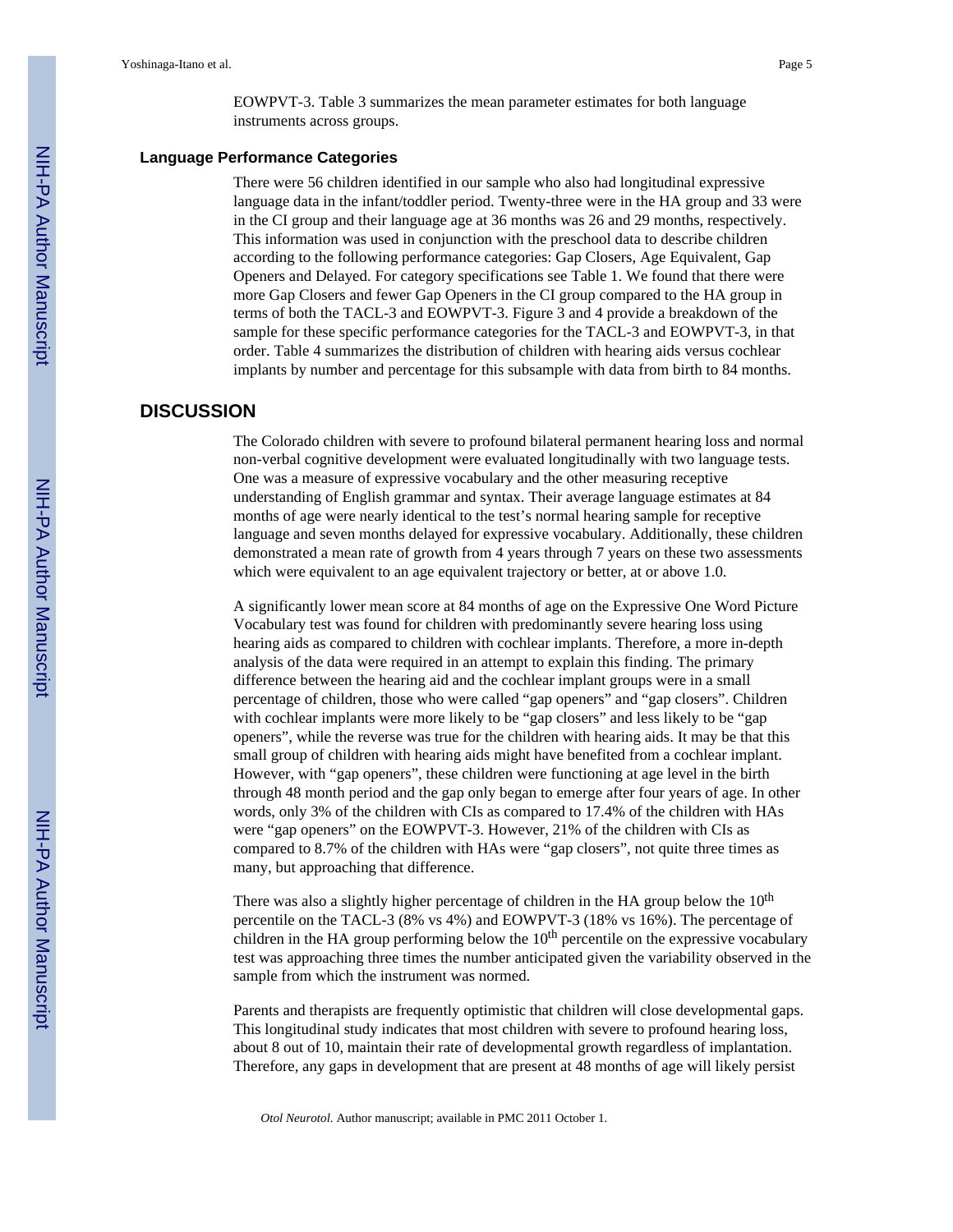into the early school years, and only 1 to 2 out of 10 are expected to close these developmental gaps by 7 years.

Additionally, the characteristics of the "gap closers" are quite interesting. About 55% have mothers whose educational level is at a college degree or greater. There were no children in this performance category with maternal education levels below high school. We also found that "gap closers" tended to have either severe or progressive hearing loss designations. One aspect we also considered in terms of performance was the role of bilateral implantation. There were 8 children in the CI group that received a second implant within the time frame of data collection but only one of these children was considered a gap closer, 3 maintained the age equivalent, and 4 were in the delayed group. The time difference between the first and second activation was 40 months which reduces the ability for this particular study to effectively detect the role of bilateral implantation.

It is appears that acceleration of language development is possible and could result from cochlear implantation (approximately 20% of the population), but it is more likely for children with better hearing pre-implantation (severe and progressive hearing losses) and mothers with higher levels of education (sixteen years or greater). These results are consistent with previous research findings. Geers reported good language and speech benefits for children who have progressive or acquired hearing loss and Tomlin et al found that children with CIs had better expressive language development the earlier they were implanted with the youngest children between  $10-15$  months of age.<sup>(2,3)</sup> Age of implantation accounted for 14.6% of the variance in expressive language growth as measured by the Minnesota Child Development Inventory and Preschool Language Scale. Connor et al also reported that children implanted before the age of 2.5 had significantly faster language growth rates in vocabulary and speech production. $(8)$ 

Recent publications evaluating receptive syntax and grammar understanding have yielded very different results from our current study. Recall that the receptive syntax and grammar understanding scores of the Colorado children were very similar to the norms of the test by both age scores at 84 months and rate of language development from 4 to 7 years. Duchesne, Sutton & Bergeron studied 27 French-speaking children who had undergone cochlear implantation between one and two years of age.<sup> $(24)$ </sup> Although the standardized tests were given in the French normed versions, the EOWPVT-3 and TACL-3 are considered earlier versions of the same tests. Of these 27 children, 14 of them were old enough to be tested between 5 and 8 years of age. Seven of the 14 children had EOWPVT scores at or above the 50<sup>th</sup> percentile and only 3 children were below the 15<sup>th</sup> percentile on this test. Nine of the 14 children had word comprehension scores at or above the 50<sup>th</sup> percentile. There were also differences for the comprehension of spoken syntax and grammar. Nine of the 14 children were below the 15<sup>th</sup> percentile on the Elaborated Sentences subscale. Seven of the 14 children were below the 15th percentile on the Grammar and Morphology subscale. Seven of the 14 children were below the  $15<sup>th</sup>$  percentile on the Receptive Vocabulary Test.

In summary, the results of this longitudinal study describes the population outcomes of children with hearing loss in a state system with an accountability and tracking system and a state-wide early intervention system. This analysis represents two of several developmental instruments that were used to assess the communication skills of these children. The Colorado statistics lead to several conclusions. Children who are educated through oral-aural combined with sign language instruction can, as a population, achieve age appropriate language levels on expressive vocabulary and receptive syntax ages 4 through 7 years. This language development is possible when most of the children are implanted from 12 months of age to 24 months of age. Language development is easier to maintain than to accelerate from birth through 84 months of age, which represented approximately 80% of our sample.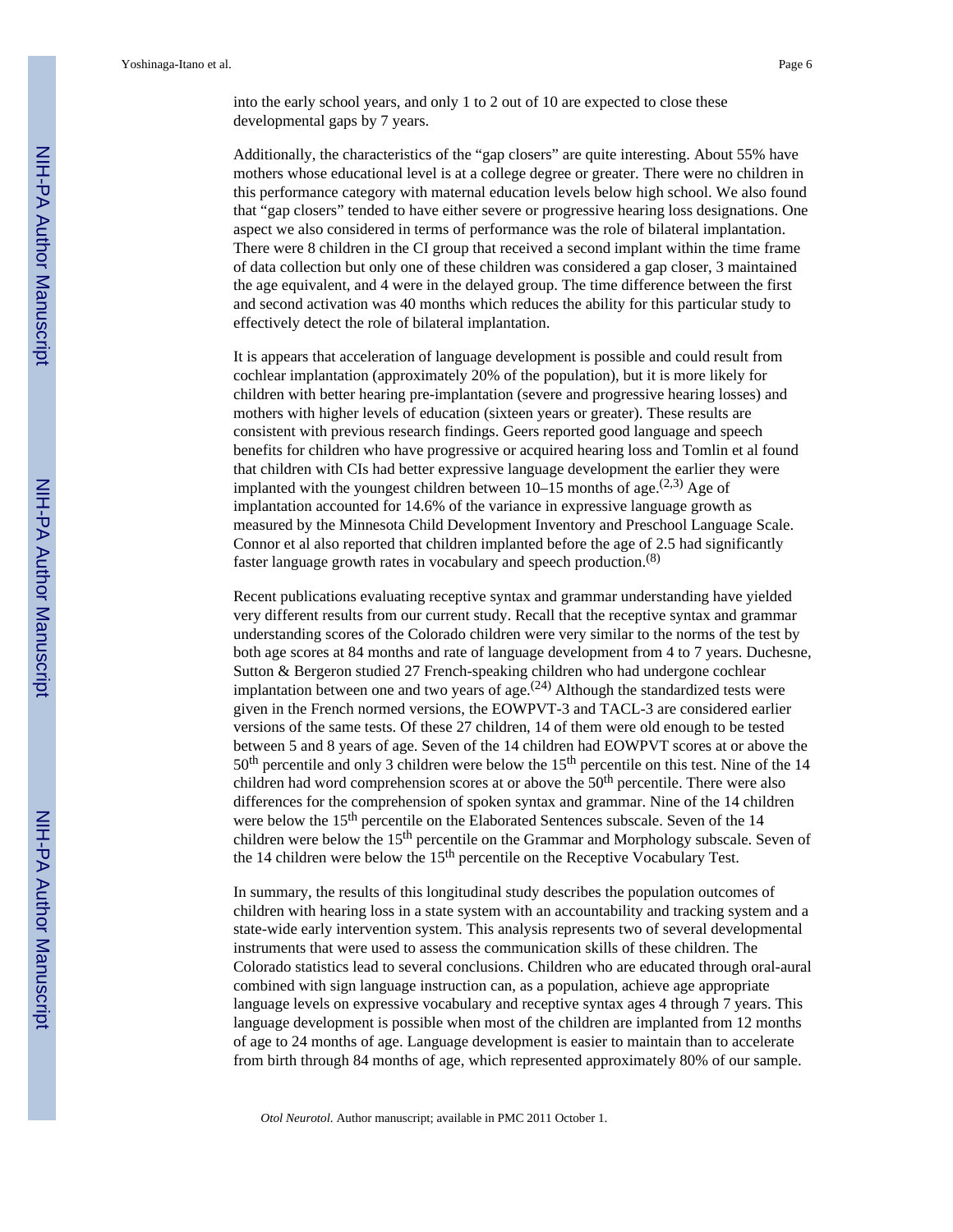In subsequent articles we do not intend to define children whose language scores are within one standard deviation of the mean of typically developing children as delayed, though they are below age equivalency. They were given that descriptor for the purposes of this analysis only. Future articles will report the auditory skills, speech production, expressive syntax and other developmental areas including social skills.

# **Acknowledgments**

Sources of Support: Special thanks to all participating families - and to Paula Klingenmeier, Angel Trevino, Amy Dodd and Student Employees at CU Boulder

## **References**

- 1. Svirsky MA, Robbins AM, Kirk KI, et al. Language development in profoundly deaf children with cochlear implants. Psychological Science 2000;11(2):153–158 . [PubMed: 11273423]
- 2. Tomblin J, Barker B, Spencer L, et al. The effect of age at cochlear implant initial stimulation on expressive language growth. Journal of Speech, Language, and Hearing Research 2005;48:853–67.
- 3. Geers AE, Moog JS, Biedenstein J, et al. Spoken language scores of children using cochlear implants compared to hearing age-mates at school entry. Journal of Deaf Studies and Deaf Education 2009;14:371–85. [PubMed: 19155289]
- 4. Holt R, Svirsky MA, Neuberger H, et al. Age at implantation and communicative outcome in pediatric cochlear implant users: Is younger always better? International Congress Series 2004;1273:368–71.
- 5. Hayes H, Geers AE, Treiman R, et al. Receptive vocabulary development in deaf children with cochlear implants: Achievement in an intensive auditory-oral educational setting. Ear & Hearing 2009;30:128–35. [PubMed: 19125035]
- 6. Nicholas J, Geers AE. Will they catch up? The role of age at cochlear implantation in the spoken language development of children with severe-profound hearing loss. Journal of Speech, Language, and Hearing Research 2007;50:1048–62.
- 7. Svirsky MA, Teoh S, Neuberger H. Development of language and speech perception in congenitally, profoundly deaf children as a function of age at cochlear implantation. Audiology and Neuro-otology 2004;9:224–33. [PubMed: 15205550]
- 8. Connor CM, Craig H, Raudenbush SW, et al. The age at which young deaf children receive cochlear implants and their vocabulary and speech-production growth: is there an added value for early implantation? Ear & Hearing 2006;27:628–44. [PubMed: 17086075]
- 9. Niparko, J. Childhood development after cochlear implant: Three year outcomes. Vail, CO: Ultimate Colorado Midwinter Otology/Audiology Meeting; 2009.
- 10. Carrow-Woolfolk, E. Test of Auditory Comprehension of Language (TACL3). Los Angeles, CA: Western Psychological Services; 1999.
- 11. Brownell, R. Expressive One-Word Picture Vocabulary Test. Navato, CA: Academic Therapy Publications; 2000.
- 12. Ireton, H. Child Development Inventory. San Antonio, TX: Person Assessment Psychological Corporation; 2000.
- 13. Robinson DO. Auditory-only and auditory-visual presentations of the test of auditory comprehension of language to hearing-impaired children. Language Speech Hearing Services in Schools 1988;19:349–51.
- 14. Tye-Murray N. Conversational fluency of children who use cochlear implants. Ear & Hearing 2003;24:82S–9S. [PubMed: 12612483]
- 15. Geers AE, Moog JS. Predicting long-term benefits of cohlear implants in profoundly hearing impaired children. American Journal of Otology 1988;9:169–76. [PubMed: 3407753]
- 16. Osberger M, Moeller MP, Eccarius M, et al. Expressive language skills. American Speech and Hearing Association Monographs 1986;23:54–65.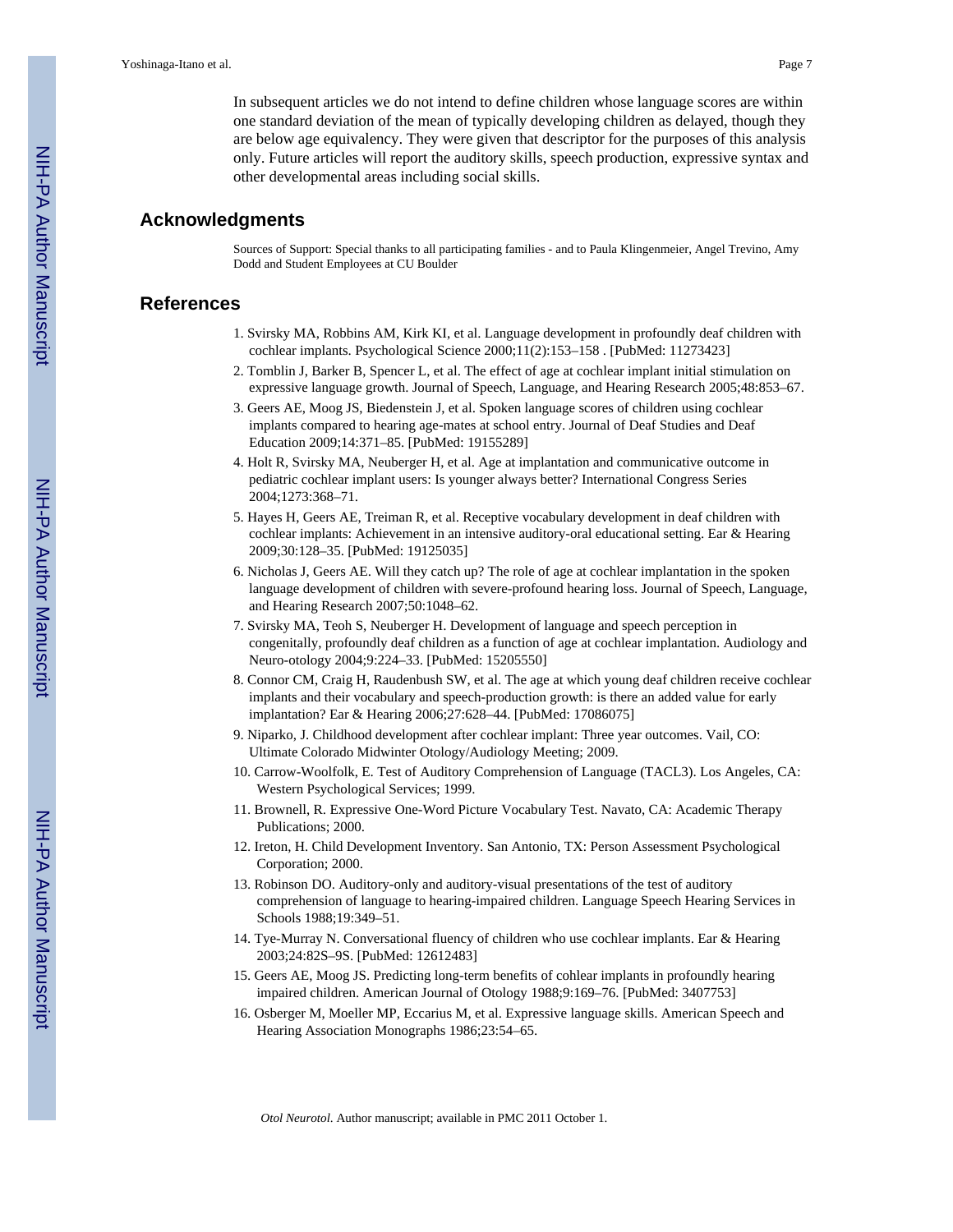Yoshinaga-Itano et al. Page 8

- 17. Tomblin J, Shonrock C, Hardy J. The concurrent validity of the Minnesota Child Development Inventory as a measure of young children's language development. Journal of Speech and Hearing Disorders 1989;54:101–5. [PubMed: 2915520]
- 18. Fenson, L.; Dale, P.; Reznich, J., et al. MacArthur Communicative Development Inventories: User's guide and technical manual. San Diego, CA: Singular Publications; 1993.
- 19. Chaffee C, Cunningham C, Secord-Gilbert M, et al. Screening effectiveness of the Minnesota Child Development Inventory expressive and receptive language scales: Sensitivity, specificity, and predictive value. Psychological Assessment: A Journal of Consulting and Clinical Psychology 1980;2:80–5.
- 20. Gottfried A, Guerin D, Spencer J, et al. Validity of Minnesota Child Development Inventory in screening young children's developmental status. Journal of Pediatric Psychology 1984;9:219–20. [PubMed: 6470904]
- 21. Eisert D, Spector S, Shankaran S, et al. Mother's reports of their low birth weight infants' subsequent development on the Minnesota Child Development Inventory. Journal of Pediatric Psychology 1980;5:353–65. [PubMed: 7463264]
- 22. Yoshinaga-Itano C, Sedey AL, Coulter DK, et al. Language of early- and later-identified children with hearing loss. Pediatrics 1998;102:1161–71. [PubMed: 9794949]
- 23. Yoshinaga-Itano C, Snyder LS, Day D. The relationship of language and symbolic play in children with hearing loss. The Volta Review 2000;100:135–64.
- 24. Duchesne L, Sutton A, Bergeron F. Language achievement of children who received cochlear implants between 1 and 2 years of age: Group trends and individual patterns. Deaf Studies and Deaf Education 2009;14:465–85. [PubMed: 19461113]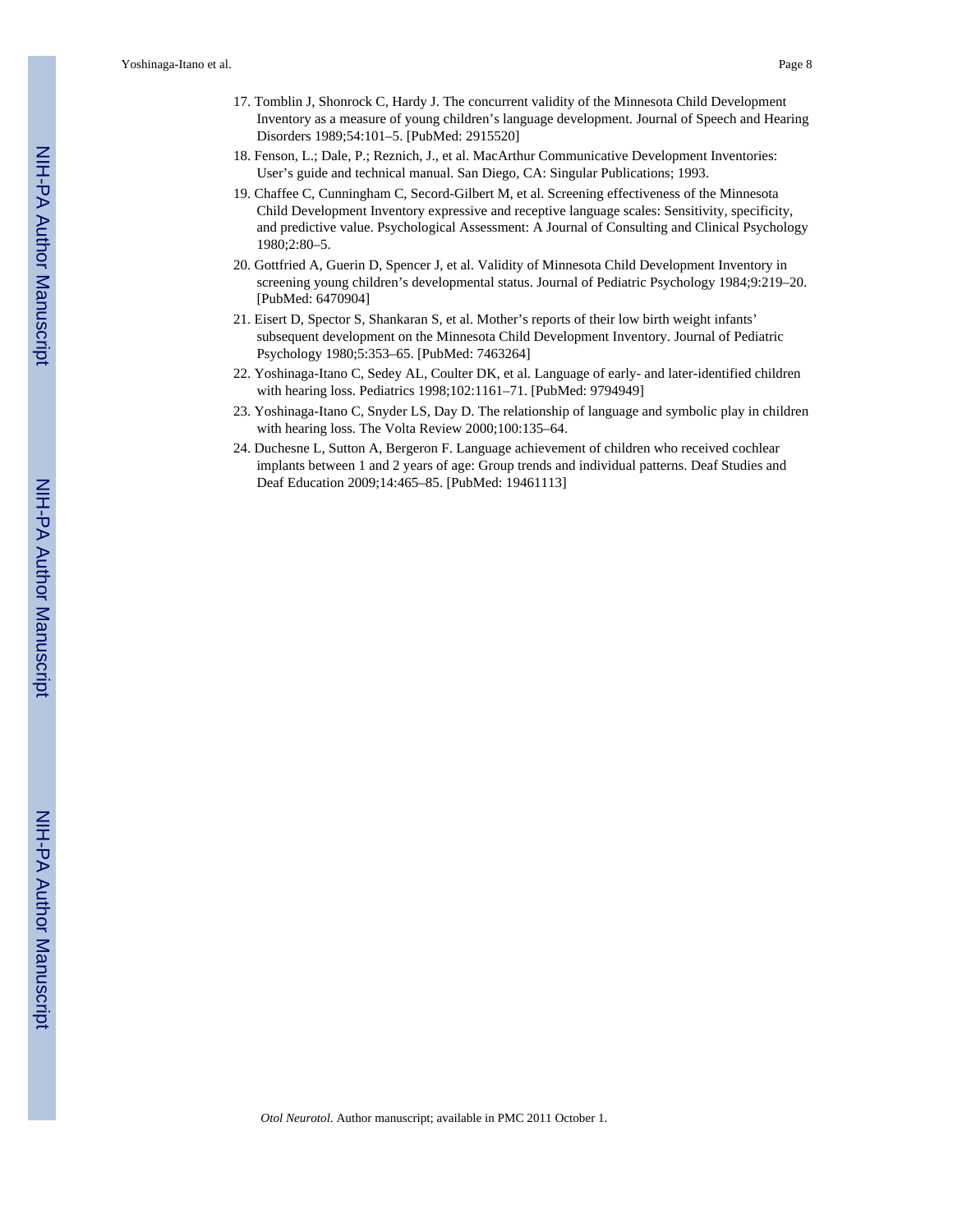Yoshinaga-Itano et al. Page 9



#### **Figure 1.**

Scatterplot of chronological age (in months) plotted against the TACL-3 age equivalent score. The right figure represents children with cochlear implants and the left figure represents children with hearing aids. The black reference line is the age equivalent line with a slope of 1 and the grey line is a group fitted trajectory.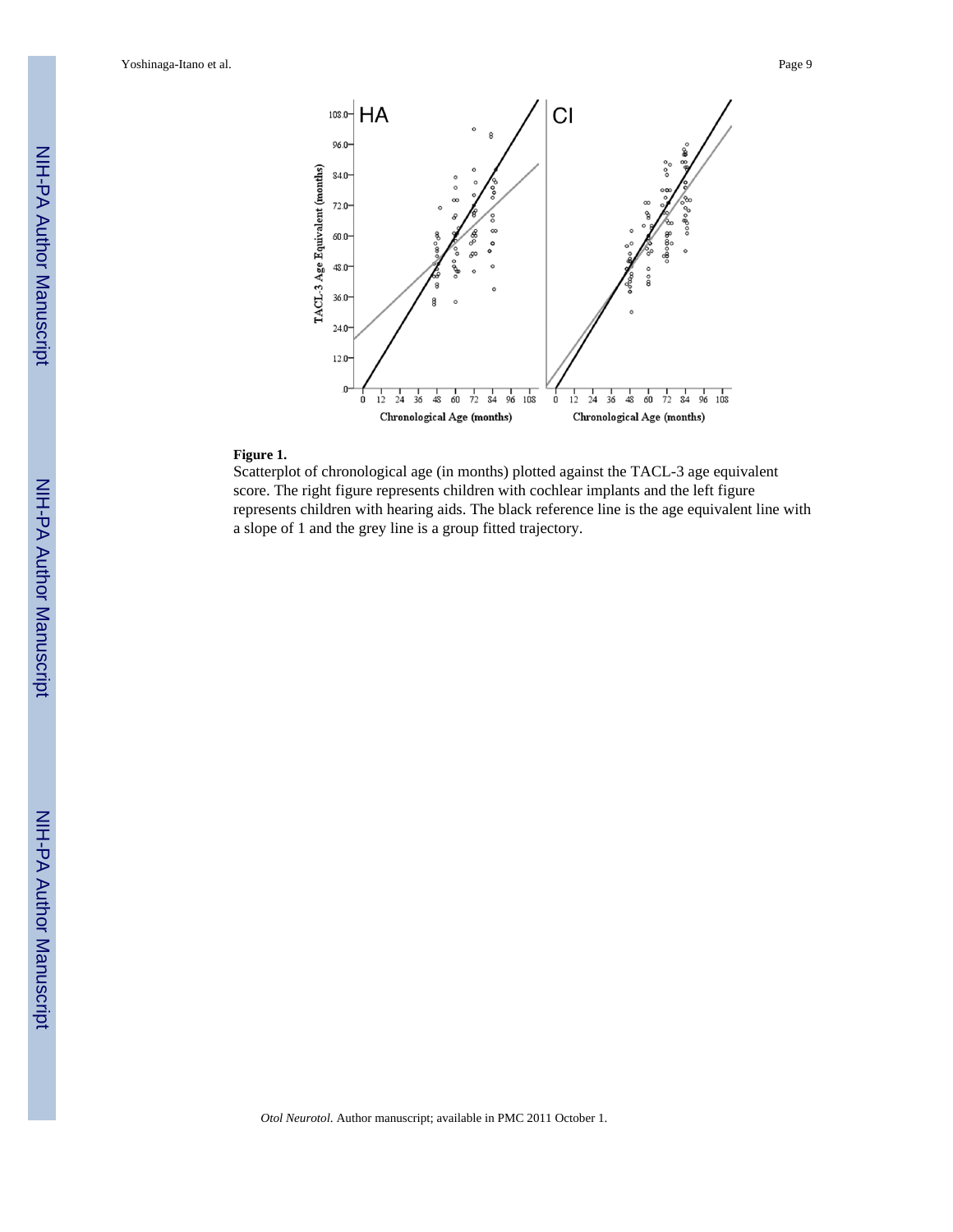

#### **Figure 2.**

Scatterplot of chronological age (in months) plotted against the EOWPVT-3 age equivalent score. The right figure represents children with cochlear implants and the left figure represents children with hearing aids. The black reference line is the age equivalent line with a slope of 1 and the grey line is a group fitted trajectory.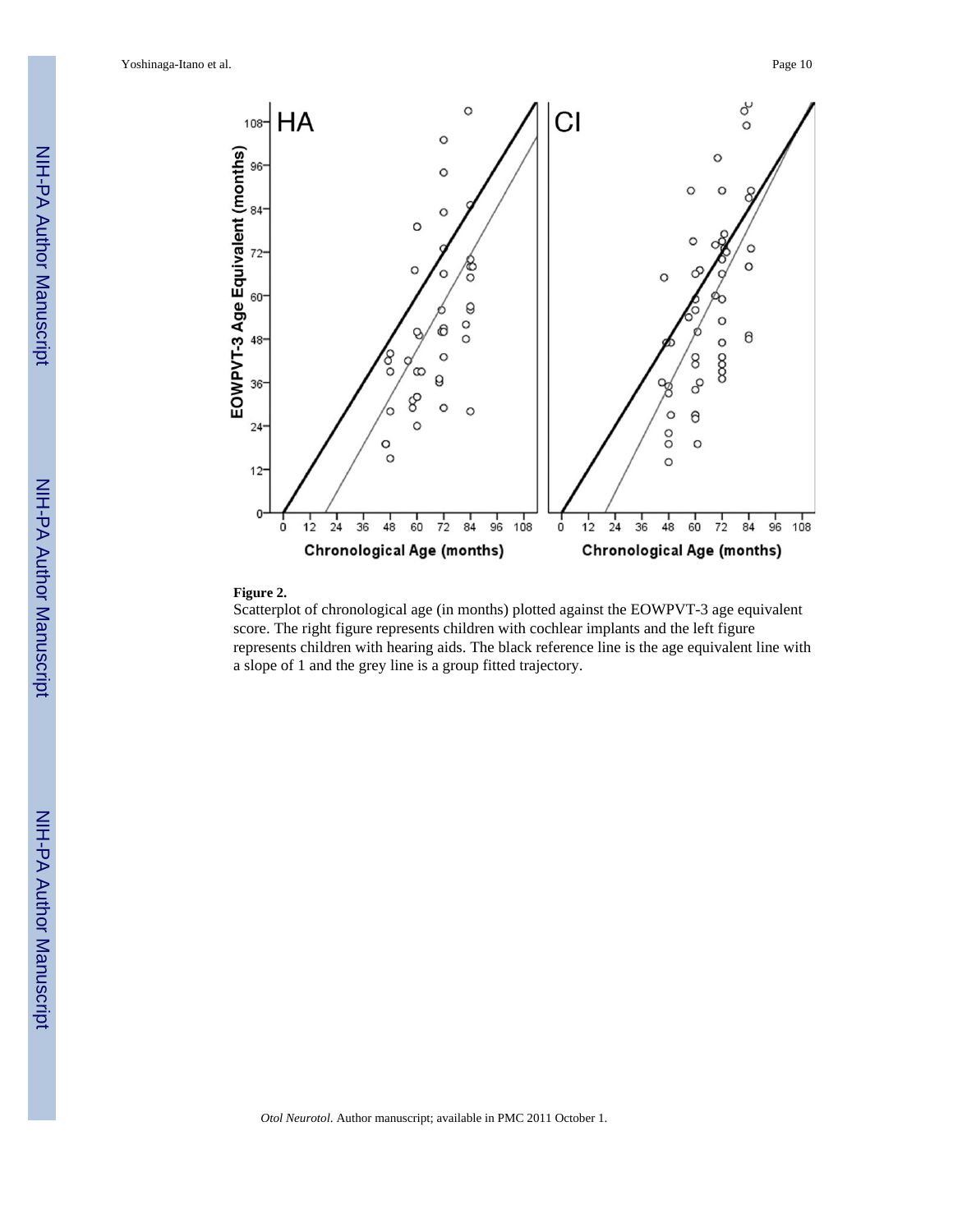

# **Figure 3.**

Language performance flowchart for a subset of children with longitudinal data from birth to 84 months on the MCDI and TACL-3. AE represents the Age Equivalent category and WNL corresponds to language scores that are within normal limits.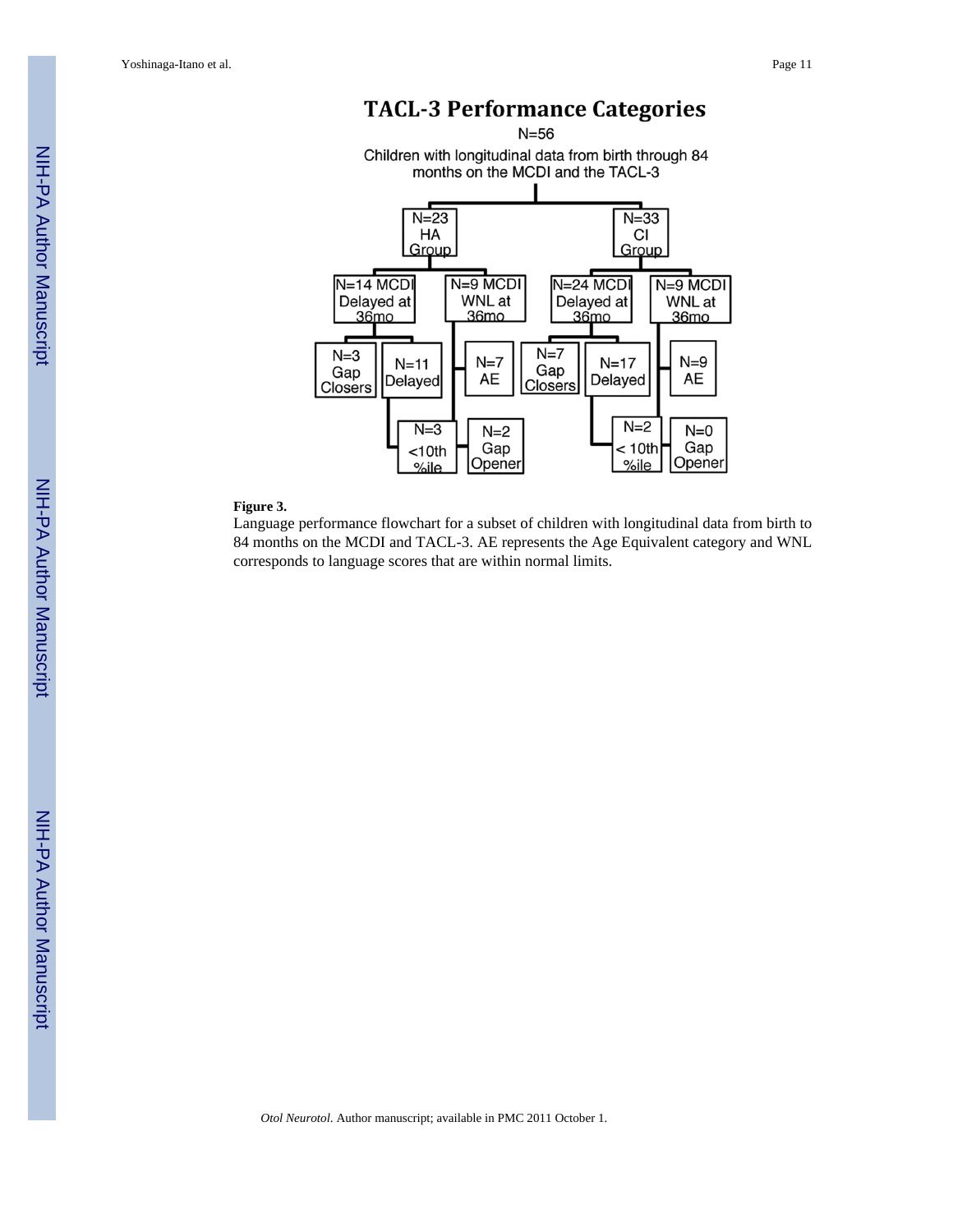# **EOWPVT-3 Performance Categories**  $N=56$

Children with longitudinal data from birth through 84 months on the MCDI and the EOWPVT-3



#### **Figure 4.**

Language performance flowchart for a subset of children with longitudinal data from birth to 84 months on the MCDI and EOWPVT-3. AE represents the Age Equivalent category and WNL corresponds to language scores that are within normal limits.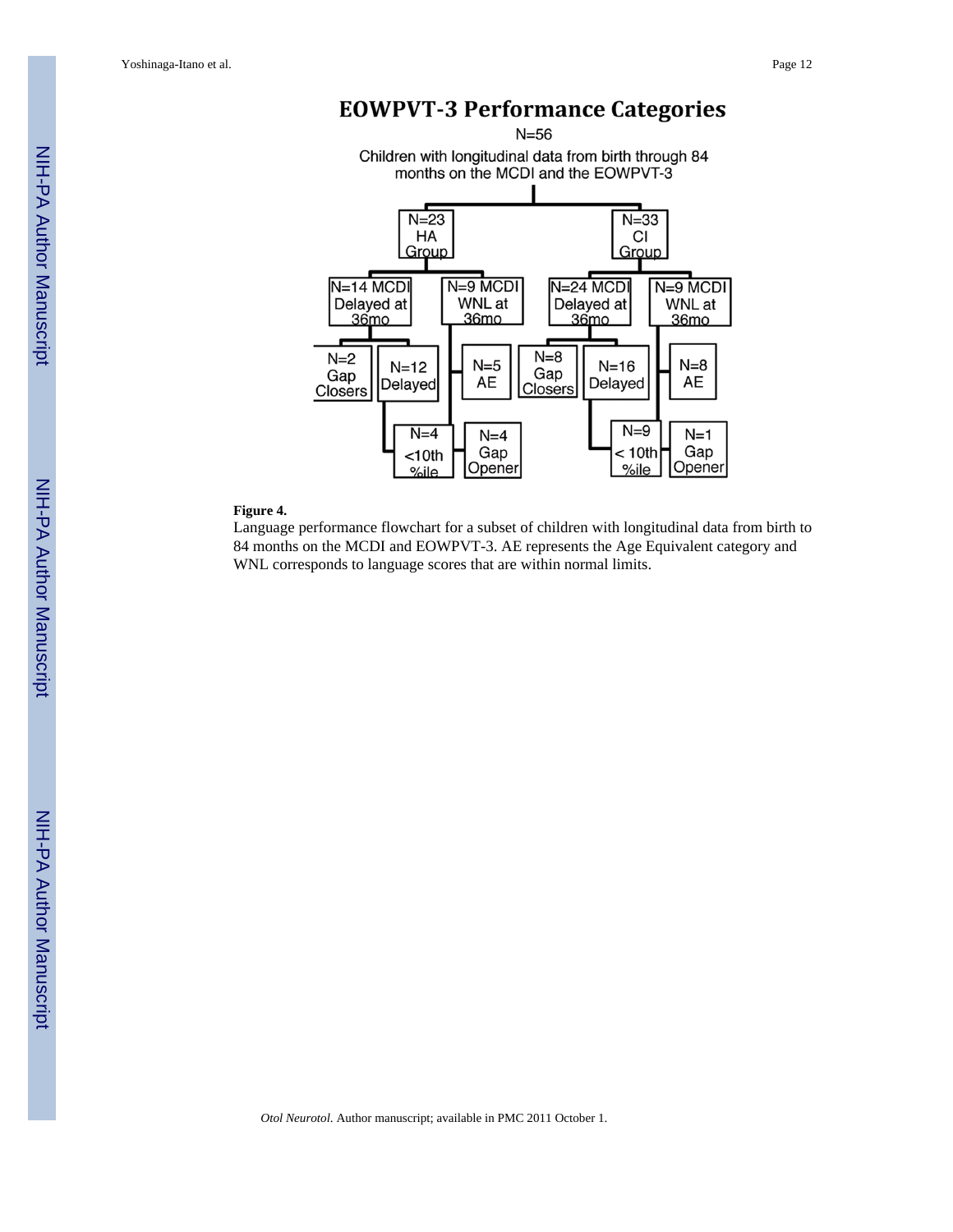# Descriptive Analysis Outline

|           | <b>Description</b>                                                                                                                                                                       | <b>Purpose</b>                                                                                                                                          |
|-----------|------------------------------------------------------------------------------------------------------------------------------------------------------------------------------------------|---------------------------------------------------------------------------------------------------------------------------------------------------------|
| Part $1:$ | Cross tabulations were used to determine the number of children<br>across each characteristic for both groups.                                                                           | To determine similarities and differences in background<br>characteristics across the CI and HA groups                                                  |
| Part 2:   | Individual linear trajectories were fitted for both the TACL-3 and<br>EOWPVT-3 and compared across groups.                                                                               | To determine a common function to describe language growth in<br>order to compare growth curves between CI and HA groups.                               |
| Part 3:   | Outcome scores on the MCDI-EL along with the individual<br>parameters calculated in Part II were used to classify the sample<br>into four different performance categories. <sup>*</sup> | To facilitate the interpretation of language development from the<br>infant/toddler period through the preschool period across the CI<br>and HA groups. |

*\** The performance categories were defined as follows: (1) *Gap Closers* were children with a borderline to delayed language status in the infant period and age equivalent estimates by 84 months; (2) *Age Equivalent* category represented children who had language estimates within normal limits at 36 months and maintained age equivalent values at 84 months; (3) *Gap Openers* were children with normal language estimates in the infant period who were below the age equivalent at 84 months; and (4) *Delayed* category included children with borderline to delayed language estimates in the infant period who were below the age equivalent at 84 months.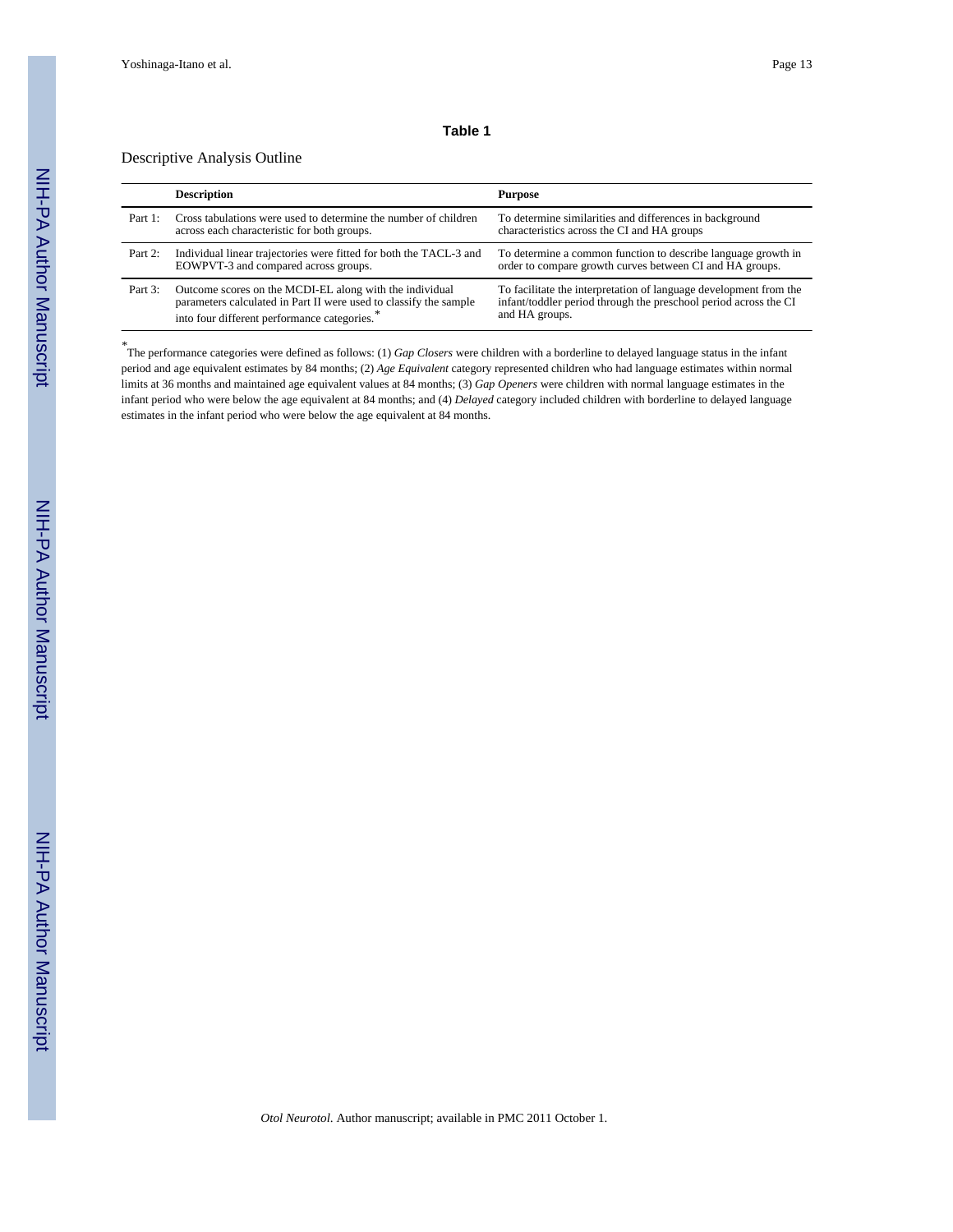The distribution of background characteristics for children with hearing aids (HA Group) versus cochlear implants (CI Group).

| <b>Child Characteristic</b> | <b>HA Group</b> |               | <b>CI</b> Group |               |
|-----------------------------|-----------------|---------------|-----------------|---------------|
|                             | n               | $\frac{0}{0}$ | n               | $\frac{0}{0}$ |
| Age ID                      |                 |               |                 |               |
| $\leq$ 6 months             | 26              | 68.4          | 27              | 55.1          |
| $> 6$ months                | 12              | 31.6          | 22              | 44.9          |
| Age Intervention            |                 |               |                 |               |
| $\leq$ 12 months            | 24              | 63.2          | 29              | 59.2          |
| $13-24$ months              | 8               | 21.1          | 16              | 32.6          |
| $>24$ months                | 6               | 15.7          | 4               | 8.2           |
| Non-verbal CQ               |                 |               |                 |               |
| < 70                        | 2               | 5.3           | 2               | 4.1           |
| $>= 70$                     | 36              | 94.7          | 44              | 89.8          |
| Maternal Education          |                 |               |                 |               |
| $<$ 12 years                | $\overline{2}$  | 5.3           | 4               | 8.2           |
| $=12$ years                 | 17              | 44.7          | 13              | 26.5          |
| $13-15$ years               | 5               | 13.2          | 9               | 18.4          |
| $>=16$ years                | 14              | 36.8          | 23              | 46.9          |
| Ethnicity                   |                 |               |                 |               |
| Caucasian                   | 29              | 76.3          | 30              | 61.2          |
| Hispanic                    | 7               | 18.4          | 10              | 20.4          |
| Other                       | $\overline{2}$  | 5.3           | 9               | 18.4          |
| Year of Birth               |                 |               |                 |               |
| 1992-1997                   | 3               | 7.9           | 1               | 2.0           |
| 1998-2004                   | 35              | 92.1          | 48              | 98.0          |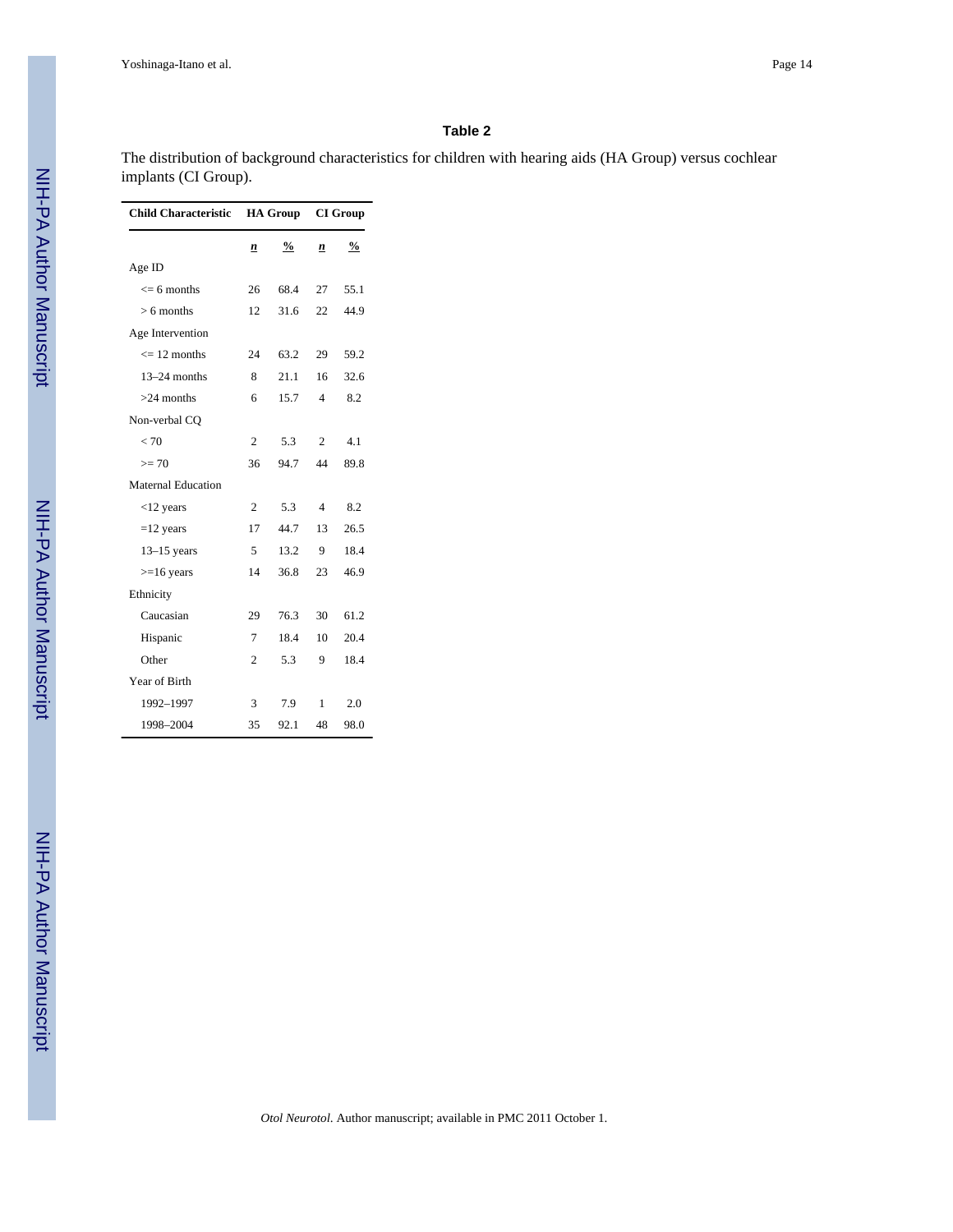Mean comparisons of the linear parameter estimates for children with hearing aids and children with cochlear implants

|                        | TACL-3 |      | <b>EOWPVT-3</b> |      |
|------------------------|--------|------|-----------------|------|
|                        | CI     | HА   | СI              | HА   |
| Intercept <sup>*</sup> | 81     | 83.5 | 80              | 74   |
| Slope**                | 1.04   | 1.08 | 1.33            | 1.15 |

*\** The intercept is defined as the language age score at 86 months for the TACL-3 or EOWPVT-3.

*\*\**The slope is defined as the rate of language growth between 48 and 84 months where a value of 1 represents typical development.